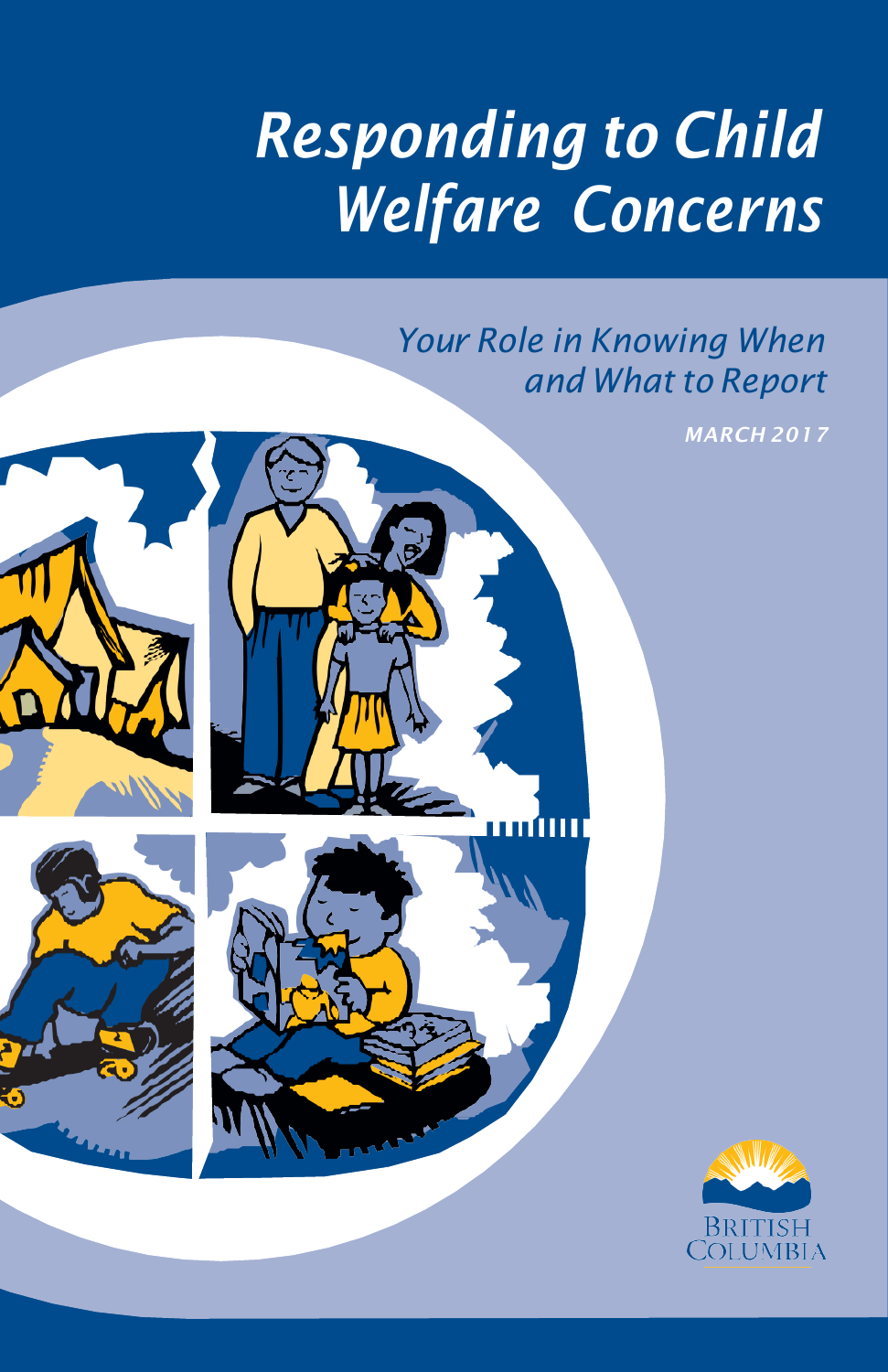*Copyright © 2017, Province of British Columbia. All rights reserved. This material is owned by the Government of British Columbia and protected by copyright law. It may not be reproduced or redistributed without the prior written permission of the Province of British Columbia.*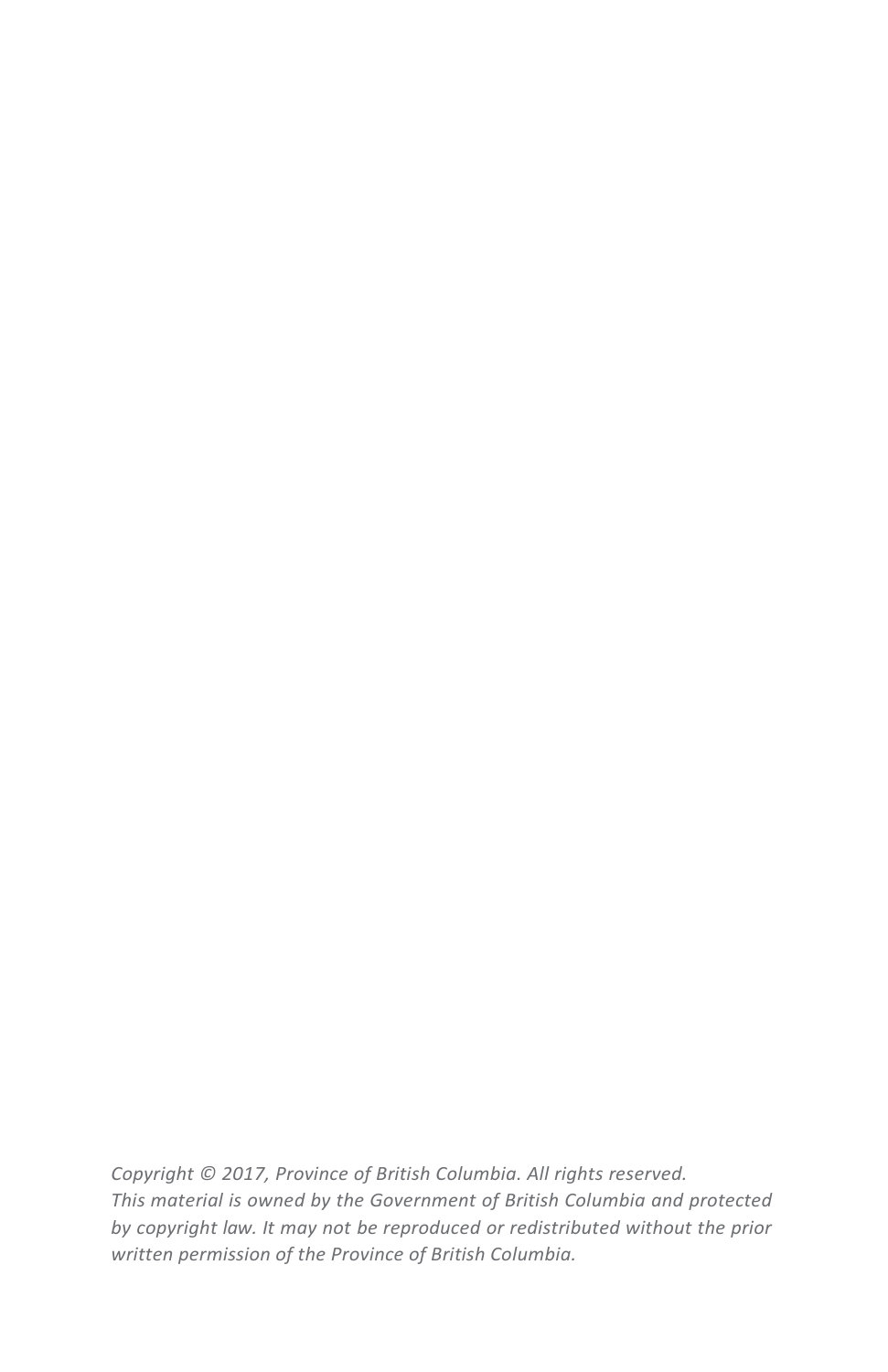# TABLE OF CONTENTS

| IF A CHILD OR YOUTH TELLS YOU THEY HAVE BEEN                                         |  |
|--------------------------------------------------------------------------------------|--|
| IF YOU BELIEVE A CHILD OR YOUTH MAY BE AT RISK                                       |  |
| What to Expect When You Make a Report  10                                            |  |
| WHAT HAPPENS AFTER YOU MAKE A REPORT 10                                              |  |
| HOW CAN WE HELP PREVENT CHILD ABUSE                                                  |  |
| On The Other End of The Phone 2000 13<br>Anyone Can Call The Helpline at 310-1234 13 |  |
|                                                                                      |  |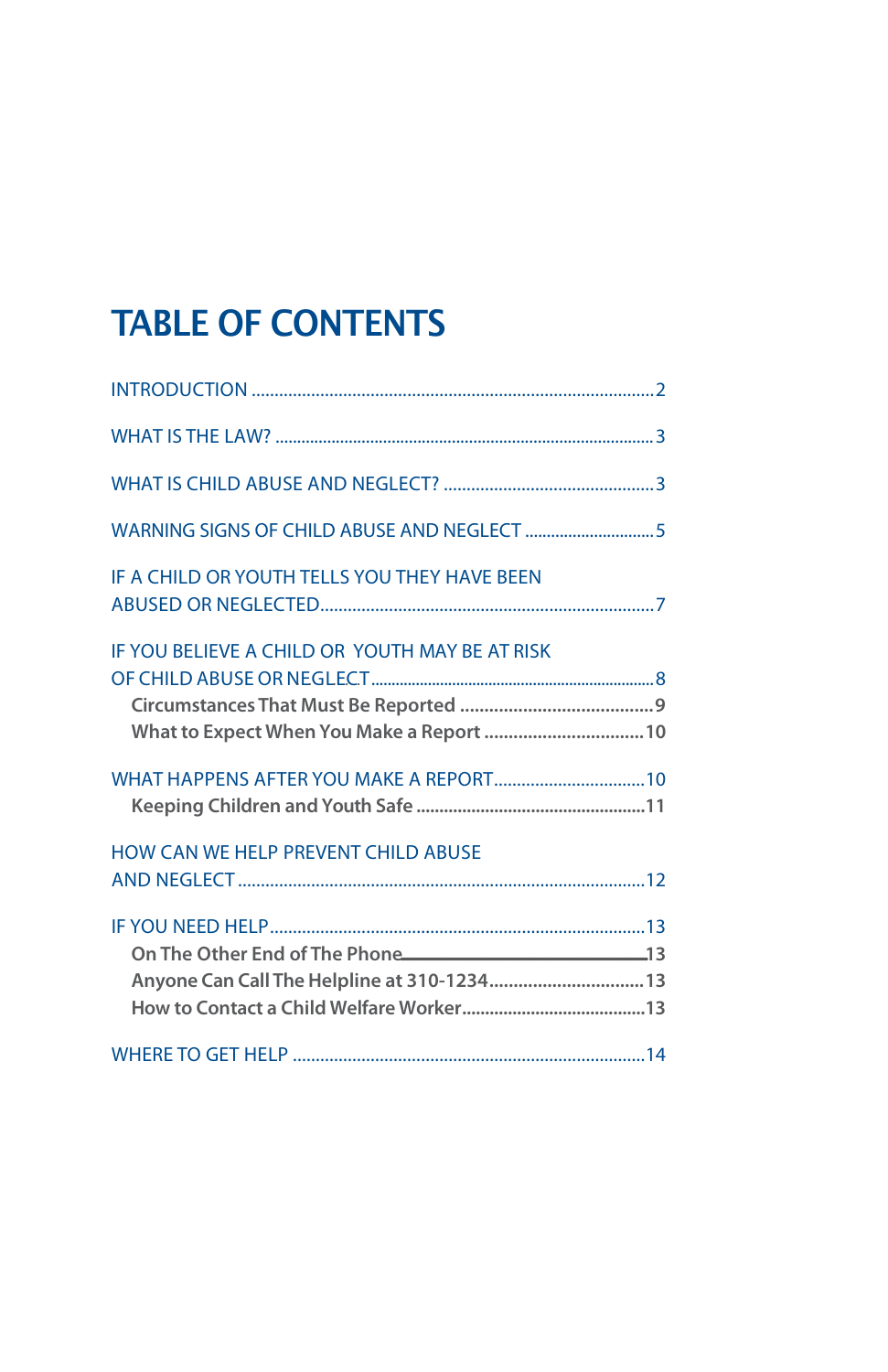# <span id="page-3-0"></span>INTRODUCTION

Most children and youth grow up in families where they are safe and secure. Others may be abused or neglected – and those children and youth need our help.

Whether they are our own kids, a neighbour's or a stranger's, we all have a role to play in keeping children and youth safe. This booklet tells you how you can help by:

- » Knowing the signs of abuse and neglect, and
- » Knowing what to do when a child or youth may be at risk.

This booklet also tells you what happens after someone makes a report about child abuse or neglect, including the steps a child welfare worker takes to support families and help keep children and youth safe. Finally, it tells you where to get help – for yourself or someone in your family or community.

Child abuse and neglect are serious problems. We all have to work together to prevent them, and take action if we believe a child or youth is being harmed.

This booklet is for everyone in British Columbia who cares about children and youth. Thank you for reading it and learning what you can do. It could make a world of difference to a child or youth.

*If you think a child or youth under the age of 19 is being abused or neglected, you have the legal duty to report your concern to a child welfare worker.*

*Phone 1 800 663 9122 at any time of the day or night. If you are a child or youth and would like to talk to someone, phone the Helpline for Children at 310-1234 at any time of the day or night. The Helpline call is free. You do not need an area code and you do not have to give your name.*

*If the child or youth under 19 years is in immediate danger, call 9-1-1 or your local police.*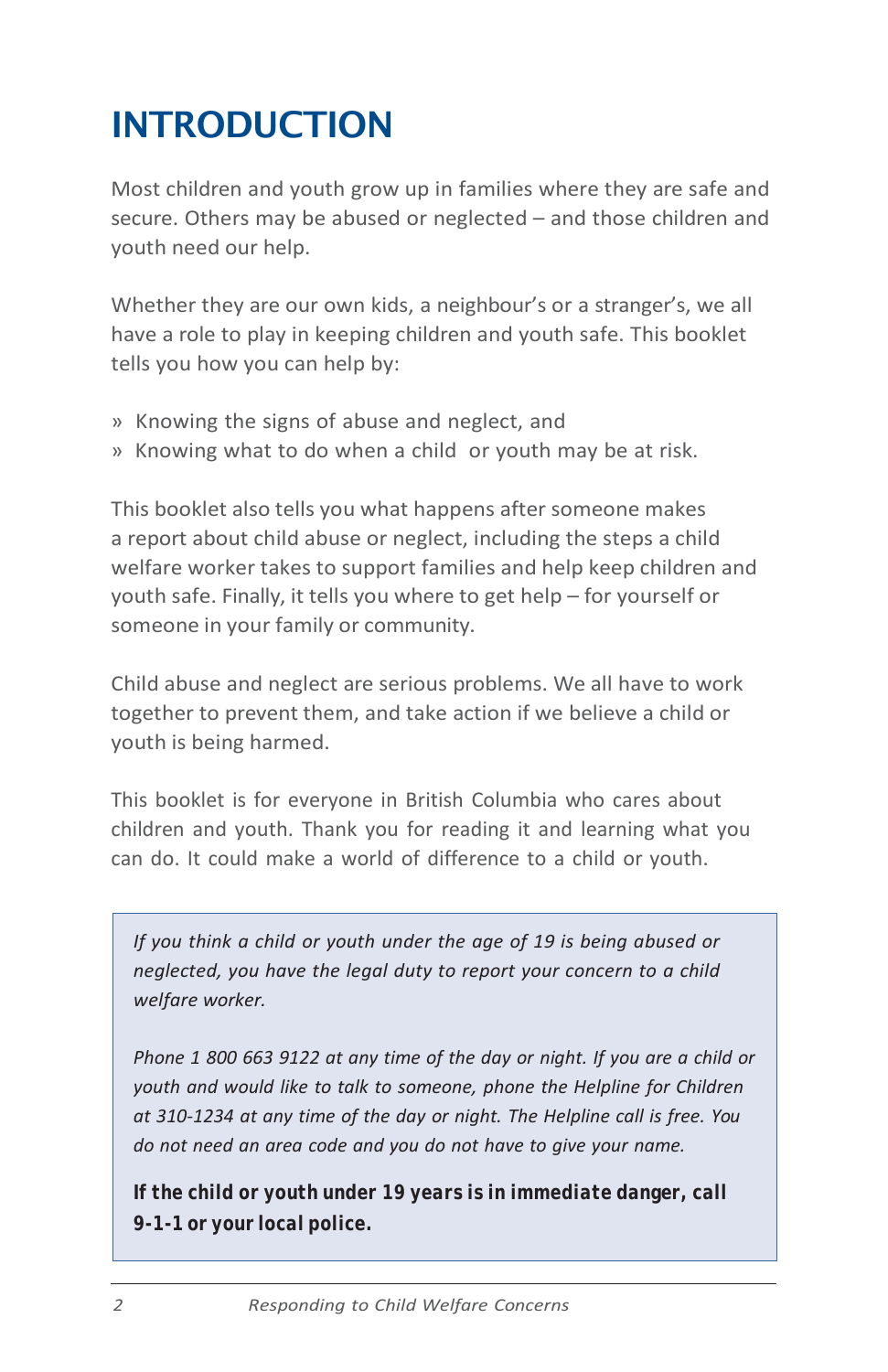# <span id="page-4-0"></span>WHAT IS THE LAW?

In B.C., the law that protects children and youth from abuse and neglect in their homes is the *Child, Family and Community Service Act*. It states that anyone who has concerns about a child's safety and well-being must promptly report that concern to a child welfare worker. In B.C., a child is anyone under the age of 19. Children between the ages of 16 to under 19 years are called youth. Concerns about a youth's safety and well-being must also be promptly reported to a child welfare worker.

The same law gives child welfare workers the authority to help when children or youth are at risk. These workers may be employed by the Ministry of Children and Family Development (MCFD) or by a Delegated Aboriginal Child and Family Services Agency.

Child welfare workers provide a range of services to families, including child protection, to help keep children and youth safe. They do this in partnership with police and people in the justice, education and health care systems as well as with agencies that provide services to children, youth and families.

Children and youth who suffer abuse and neglect are also often victims of an offence under the *Criminal Code of Canada*. Police respond first when a child or youth is in immediate danger, or when someone has, or is likely to have, committed a crime.

# <span id="page-4-1"></span>WHAT IS CHILD ABUSE AND NEGLECT?

Child abuse can take different forms. It may be physical, sexual, emotional – or the result of neglect.

*Physical abuse* is any physical action by a person that harms, or could harm, a child or youth. It includes hitting, kicking, slapping, shaking, burning, pinching, biting, choking, throwing, shoving and whipping. It also includes using unreasonable force to punish children or youth or prevent them from harming themselves or others.

The child's or youth's injuries may range from minor bruises, burns, welts or bite marks to broken bones or  $-$  in extreme cases  $-$  death.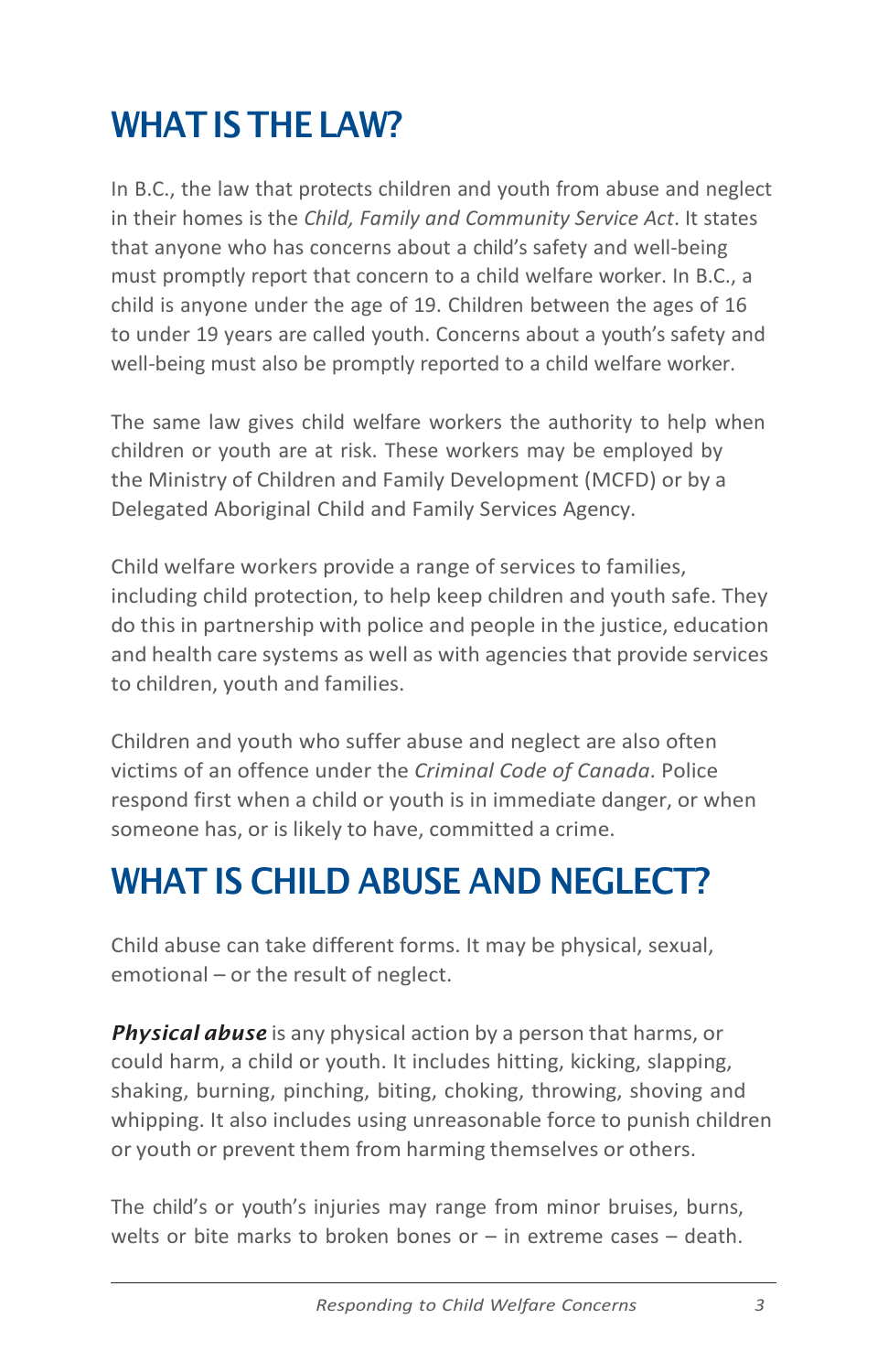The likelihood of physical harm to a child or youth increases when the child or youth is living in a situation where there is domestic violence by or towards a person with whom the child or youth resides. Domestic violence is a pattern of intentionally coercive and violent behaviour toward an individual with whom there is or has been an intimate relationship. It includes physical abuse such as hitting, slapping, pushing, choking, assault with a weapon, locking out of the house or the threat of physical abuse.

*Emotional harm* is the most difficult type of harm to recognize. A child or youth is defined as emotionally harmed if they demonstratesevere:

- » Anxiety;
- » Depression;
- » Withdrawal; or
- » Self-destructive or aggressive behaviour.

Reason to believe that a child or youth needs protection from being emotionally harmed may arise due to emotional abuse from a parent. It is best described as a pattern of harmful behaviour. It includes any attitude or action by an adult that is likely to have serious, negative emotional effects on a child or youth. Emotional abuse can include a pattern of:

- » Scapegoating;
- » Rejection;
- » Verbal attacks on the child or youth;
- » Threats;
- » Insults; or
- » Humiliation.

Emotional harm can also happen to a child or youth who is living in a situation where there is domestic violence by or towards a person who lives with the child or youth. Domestic violence may involve physical abuse, threats, verbal insults or psychological abuse such as stalking.

*Sexual abuse* happens when a person uses a child or youth for sexual purposes. It can include: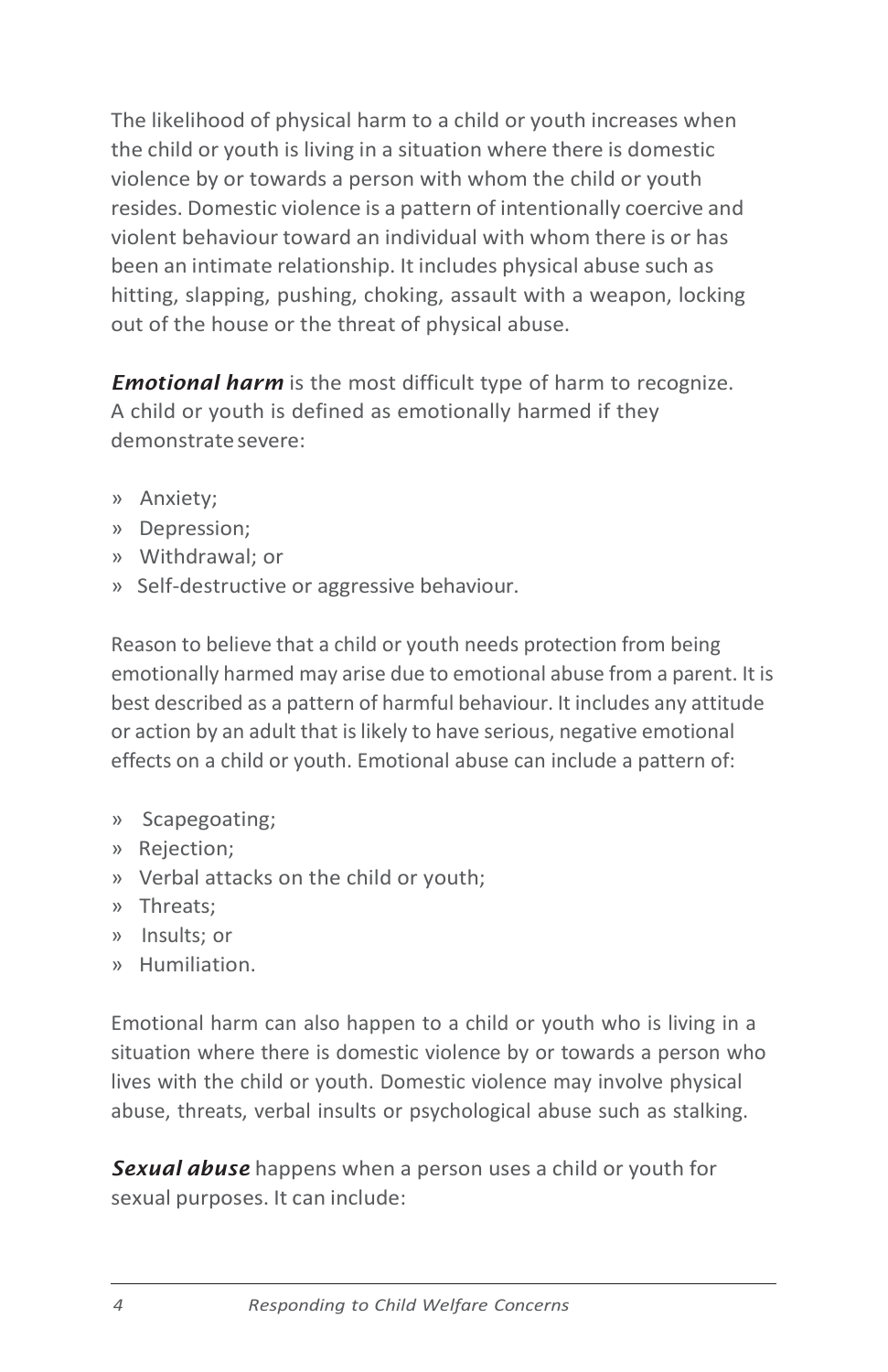- » Sexually touching a child or youth, or inviting a child or youth to touch;
- » Intercourse (vaginal, oral or anal);
- » Threatening sexual acts, obscene gestures or communications, or stalking;
- » Sexual references (words or gestures) to the child's or youth's body or behaviour;
- » Asking the child or youth to expose their body for sexual purposes;
- » Exposing the child or youth to sexual activity or material; or
- » Sexual aspects of organized or ritual abuse.

*Sexual exploitation* happens when a child or youth becomes involved in sexual activity, usually through manipulation or coercion, in exchange for things like money, drugs, food or shelter. Sexual activities include:

- » Sexual acts;
- » Sex for the purpose of entertainment;
- » Escort or massage parlor services; and
- » Appearing in pornographic images.

Children or youth in the sex trade are not prostitutes or criminals. They are victims of sexual exploitation.

*Neglect* happens when a parent or guardian ignores or overlooks a child's or youth's basic needs – to the point where the child or youth is, or could be, harmed. Neglect includes failing to provide a child or youth with food, shelter, basic health care, supervision, nurturing or protection from risks.

# <span id="page-6-0"></span>WARNING SIGNS OF CHILD ABUSEANDNEGLECT

Children and youth who are abused or neglected almost always show signs of what they have been going through. Some of the most common signs are listed below. These are warning signs. They do not always mean that abuse or neglect is happening. But if you do see these signs, you should be concerned.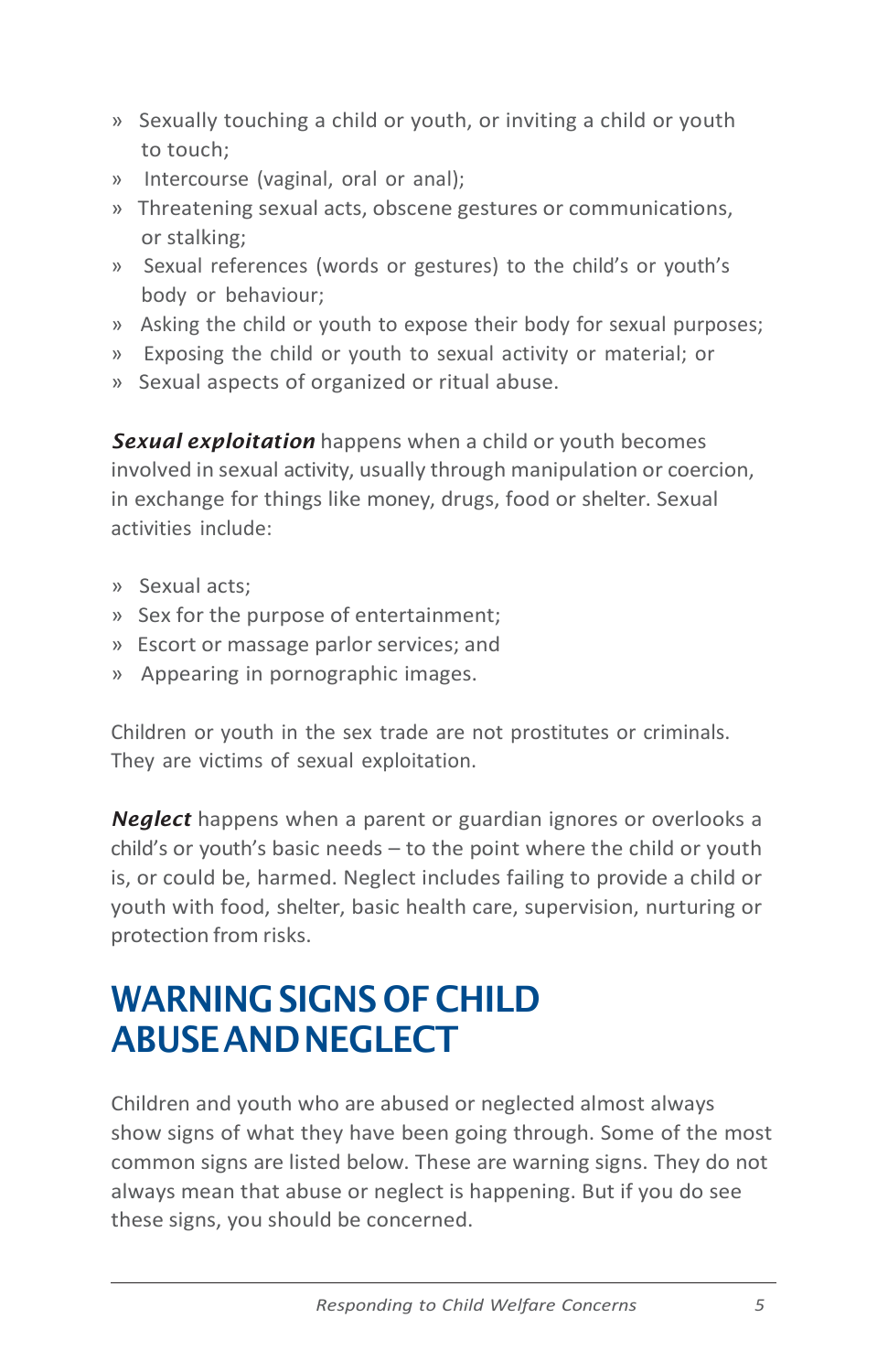### *Physical warning signs may include:*

- » Any injury or bruising to a baby who is not crawling or walking yet – especially head or facial injuries;
- » Injuries where there is no explanation, the explanation does not seem to fit with the injuries, or the story keeps changing;
- » Injuries with a pattern or in the shape of an object like a hand, stick, buckle, stove element, etc;
- » Bruising in unusual places, such as the ears, neck, upper arms, back, thighs or buttocks;
- » The child or youth is not seeing a doctor or dentist when needed;
- » Clothing that does not protect the child or youth from the weather;
- » The child or youth looks unwell or hungry, or complains of hunger, or is unusually thin or malnourished;
- » Poor personal hygiene;
- » Unexplained genital or anal injuries; or
- » Sexually transmitted diseases or pregnancy, especially in a young child.

#### *Other warning signs may include:*

- » Running away from home or being scared to go home;
- » In a young child, not responding to affection or positive attention;
- » Poor self-esteem (for example, when children call themselves bad or say they deserve to be punished);
- » Unexplained setbacks, like toileting problems in a child who has been toilet trained;
- » Extreme aggression or withdrawal;
- » Suicidal thoughts or self-destructive behaviour (such as selfmutilation, a suicide attempt or extreme risk-taking);
- » Foraging for, hoarding or stealing food;
- » Problems at school like poor attendance or trouble paying attention;
- » Delinquent behaviour like drinking, drug use, stealing, fire setting, etc;
- » Showing sexual knowledge not common for their age in their language, behaviour, drawings or play, or forcing another child into sexual play;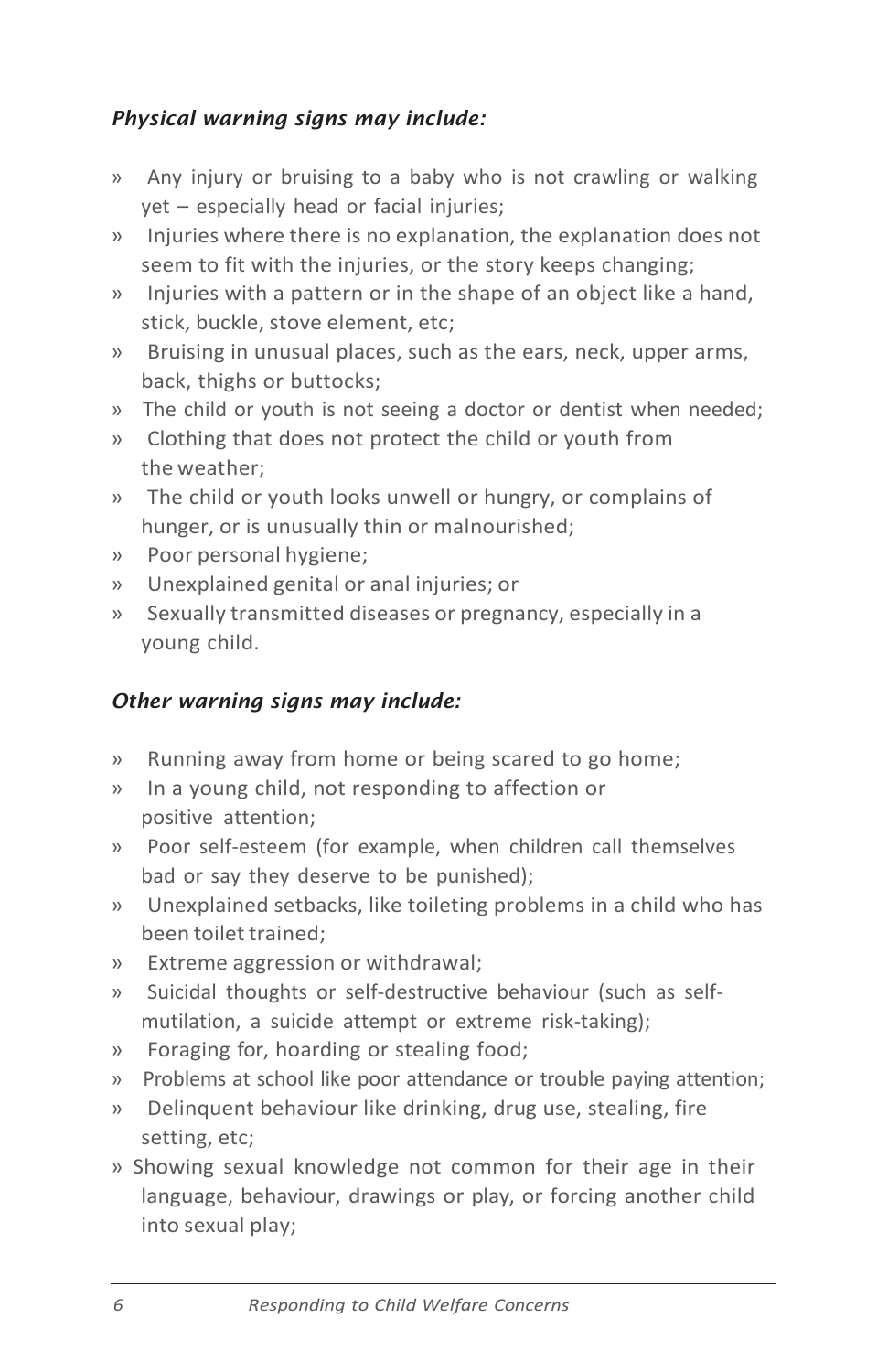- » Withdrawing from family, friends and activities the child or youth used to enjoy;
- » Having unexplained gifts, new clothes or sums of money; or
- » Being secretive about "new" friends, activities, phone calls or Internet use.

*Remember: These are warning signs. They do not necessarily mean a child or youth is being abused or neglected. But if you see one or more of these signs you should be concerned.*

*If you are not sure, call a child welfare worker who will discuss your concerns with you.*

# IFACHILDORYOUTHTELLSYOUTHEY HAVE BEEN ABUSED OR NEGLECTED

Sometimes, children or youth who are being abused or neglected will tell someone they trust. If this happens to you:

*Stay calm and listen.* Let the child or youth tell their story. You may feel angry or shocked or scared, but you need to be calm for the child's or youth's sake. That way, they know it is okay to talk about what happened.

*Go slowly.* Let the child or youth tell you what happened in their own way and at their own pace. Gentle questions such as: "Can you tell me more about what happened?" can help.

*Be supportive.* Let the child or youth know that:

- » They are not in trouble and have not done anything wrong;
- » They did the right thing by telling you;
- » You are sorry this has happened to them;
- » You will do everything you can to help; and
- » You know other people who can help them, too.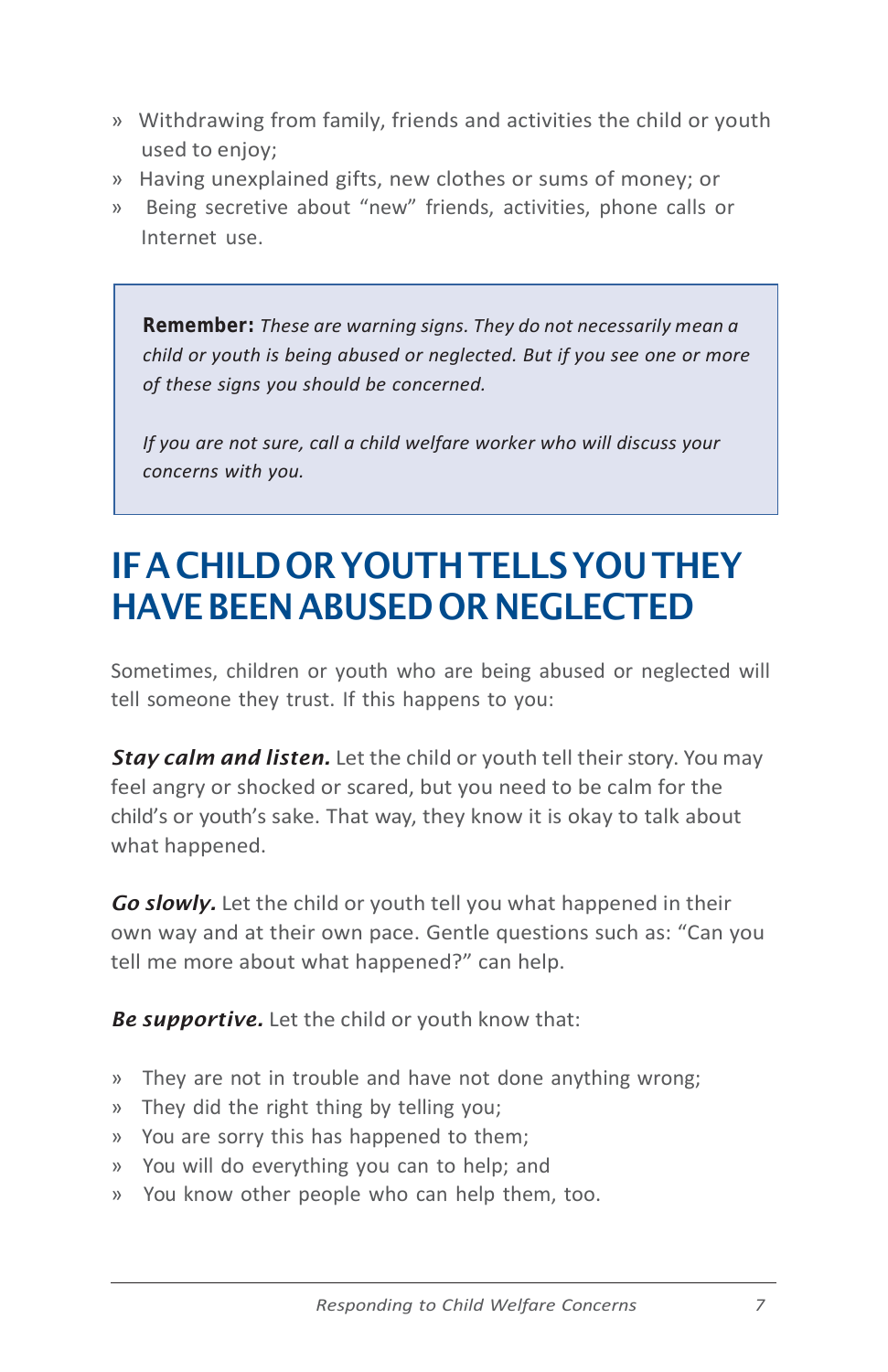*Get only the basic facts.* You do not need a lot of details. You just need to know what happened in general. Remember that the child or youth may have to tell their story to a child welfare worker, and maybe the police, too. And it is hard to have to talk about abuse or neglect again and again.

*Tell the child or youth what will happen next.* Let them know you will be talking to a child welfare worker, and possibly the police, who may need to come and talk to them.

If the child or youth asks questions, answer what you can. If you do not know the answer, it is okay to say, "I do not know" or "We can ask the child welfare worker about that." Do not promise to keep it a secret.

# IFYOUBELIEVEACHILDORYOUTHMAY BEATRISKOFCHILDABUSEORNEGLECT

- » If a child or youth tells you they have been abused or neglected or if you have a reason to believe a child or youth is being harmed – call a child welfare worker. *Phone 1 800 663 9122 at any time of the day or night.*
- » You do not need proof. Just report what you know.
- » If you are not sure, or if you have questions, or if you think someone else has already made a report, or if you think a child welfare worker is already involved, you should still call.
- » If you are unsure that the parent is unable or unwilling to protect the child or youth you should report your concerns and the child welfare worker will assess the information further.
- » *If the child or youth is in immediate danger, call 9-1-1 or your localpolice.*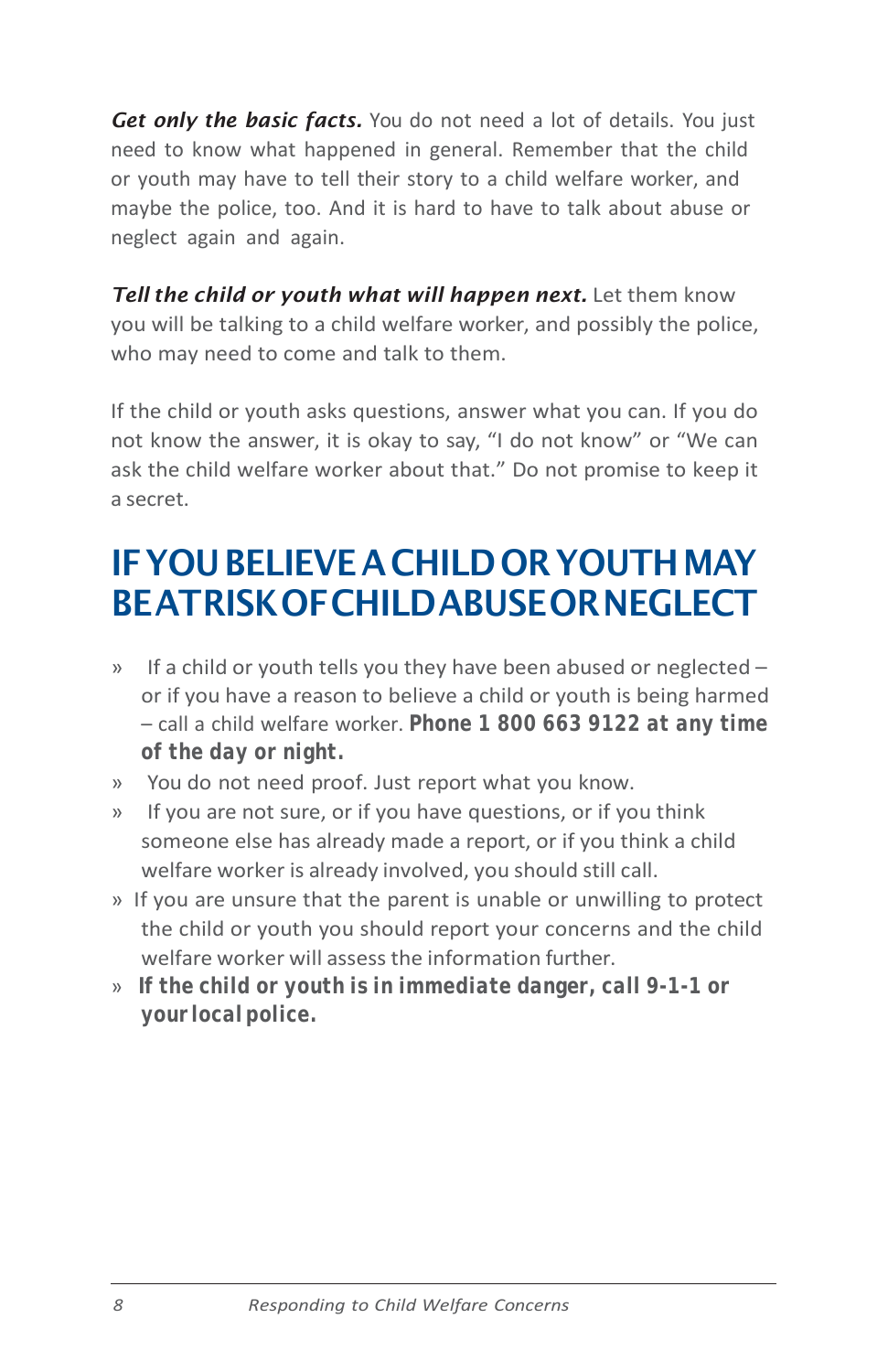#### *YOUR DUTY TO REPORT*

*Under B.C. law you have a duty to report your concerns if you have reason to believe a child or youth has been, or is likely to be, abused or neglected. "Reason to believe" means that, based on what you have seen, or information you have, you believe a child or youth could be at risk and you are concerned about the child's/youth's safety and wellbeing. The duty to report includes youth who are under the age of 19.*

### *Circumstances That Must Be Reported Are:*

- » A child or youth has been, or is likely to be, physically harmed, sexually abused or sexually exploited by a parent or another person and the parent is unwilling or unable to protect the child or youth;
- » The child or youth has been or is likely to be physically harmed because of neglect by the child's/youth's parent;
- » The child or youth is emotionally harmed by the parent's conduct;
- » The child or youth is deprived of necessary health care;
- » The child's or youth's development is likely to be seriously impaired by a treatable condition and the child's/youth's parent refuses to provide or consent to treatment;
- » The child's or youth's parent is unable or unwilling to care for the child/youth and has not made adequate provisions for the child's/ youth's care;
- » The child or youth is or has been absent from home in circumstances that endanger the child's/youth's safety or well-being;
- » The child's or youth's parent is dead and adequate provision has not been made for the child's/youth's care;
- » The child or youth has been abandoned and adequate provision has not been made for the child's/youth's care; or
- » The child or youth is emotionally harmed or likely to be physically harmed due to living in a situation where there is domestic violence by or towards a person with whom the child or youth resides.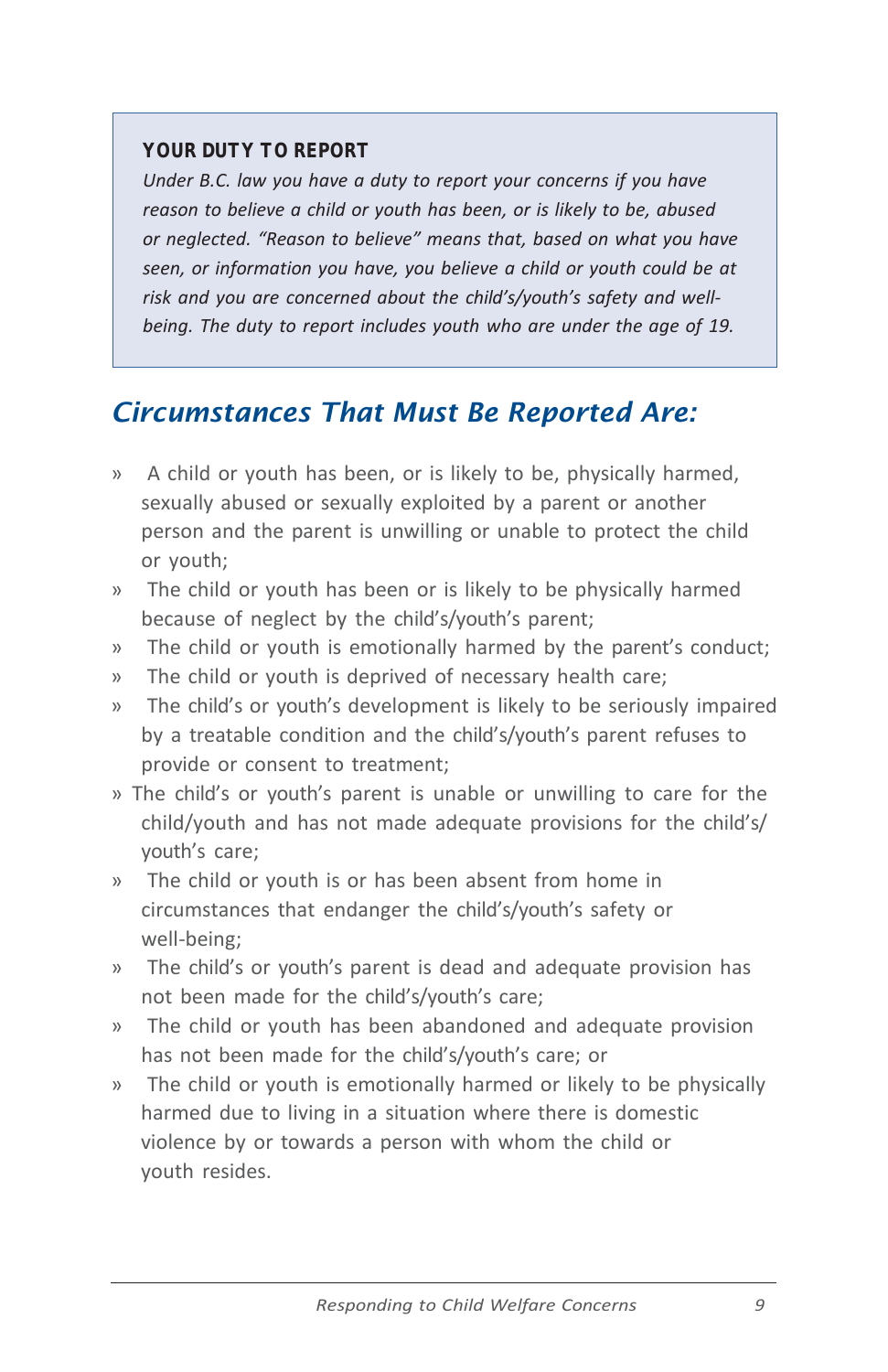If you are not sure about whether to make a report, you can contact a child welfare worker to discuss your concerns without mentioning any names, phone numbers or addresses including your own. The child welfare worker will determine — based on your conversation — whether or not the situation needs to be reported, and will let you know.

# <span id="page-11-0"></span>*What to Expect When You Make a Report*

The person you speak to will be a child welfare worker, specially trained in responding to reports of child abuse and neglect. The child welfare worker will ask you for basic information, such as:

- » The child's or youth's name, age and location;
- » Any immediate concerns for the child's or youth's safety;
- » Why you think the child or youth is at risk;
- » What the child or youth has said;
- » Any info about the child's or youths parents and/or the alleged offender(s);
- » Whether any other children or youth may be affected;
- » Whether the child or youth has any disabilities or speaks a language other than English; and
- » The names of other people or agencies involved with the child, youth and/or family.

*Do not wait until you have all this information. Just tell the child welfare worker what you know.* They will also ask for your name and phone number, and how you know the child or youth. If you do not want to give your name or phone number, that is okay. If you do, every effort will be made to keep your name confidential.

# <span id="page-11-1"></span>WHAT HAPPENS AFTER YOU MAKE A REPORT

A child welfare worker will look into your report and decide on the best way to keep the child or youth safe. The worker may be with the Ministry of Children and Family Development, or with a Delegated Aboriginal Child and Family Services Agency that specializes in helping Aboriginal children and families.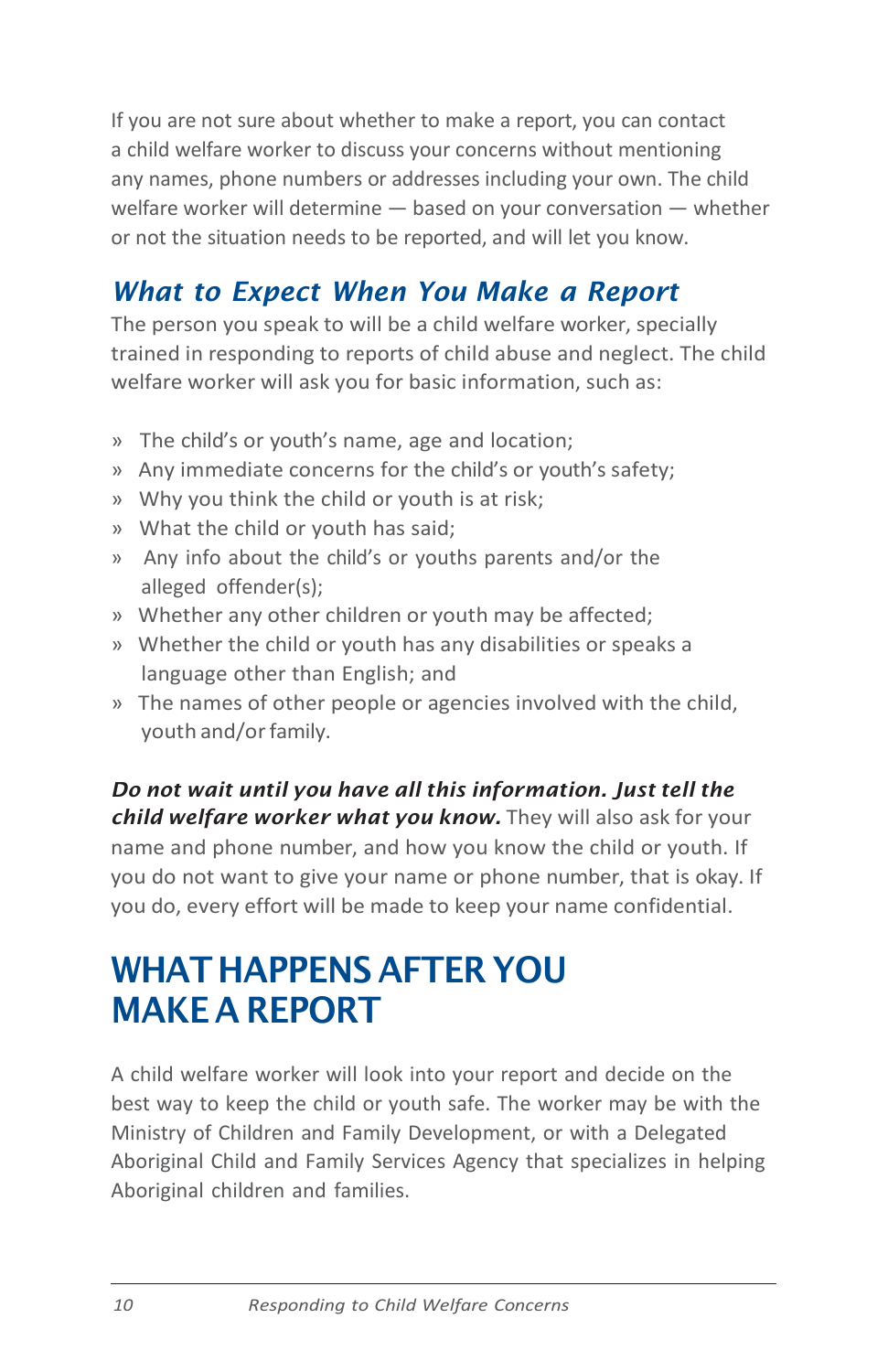*If the child or youth is at immediate risk* of harm, the child welfare worker – and others, such as police, family and community members – will act right away to keep the child or youth safe.

*If the child or youth is NOT at immediate risk* but needs help, the child welfare worker may offer supports for the family, or connect them with others who can help in their community.

# <span id="page-12-0"></span>*Keeping Children and Youth Safe*

Child welfare workers work directly with families and the people who support them (like friends, relatives and community members). When responding to reports of suspected child abuse and neglect, child welfare workers choose the best way to help keep the child or youth safe. For example:

- » They may use a family development response. That means they work out a plan with the family that will strengthen the family's ability to help keep the child or youth safe. That plan could involve using services available in the community so that the child or youth can live at home safely.
- » If the child is 16 or older and disconnected from family, they may use a youth service response. That involves providing support and services to the youth and the family until they can safely be together again, or the youth can live independently through a youth services agreement.
- » In other cases, the child welfare worker may start an investigation. This involves seeing and talking to the child or youth and people who know the child or youth, such as parents, extended family, a teacher, doctor or child-care provider. If the child or youth is Aboriginal, their band or community may also be involved.

Children and youth can only be removed from their homes if nothing less disruptive will protect them. If this happens, a court process starts. A Family Court Judge hears evidence from all sides and then decides where the child or youth will live until the child or youth can safely return home. Usually the child or youth will stay with family members, friends or a foster family during this time.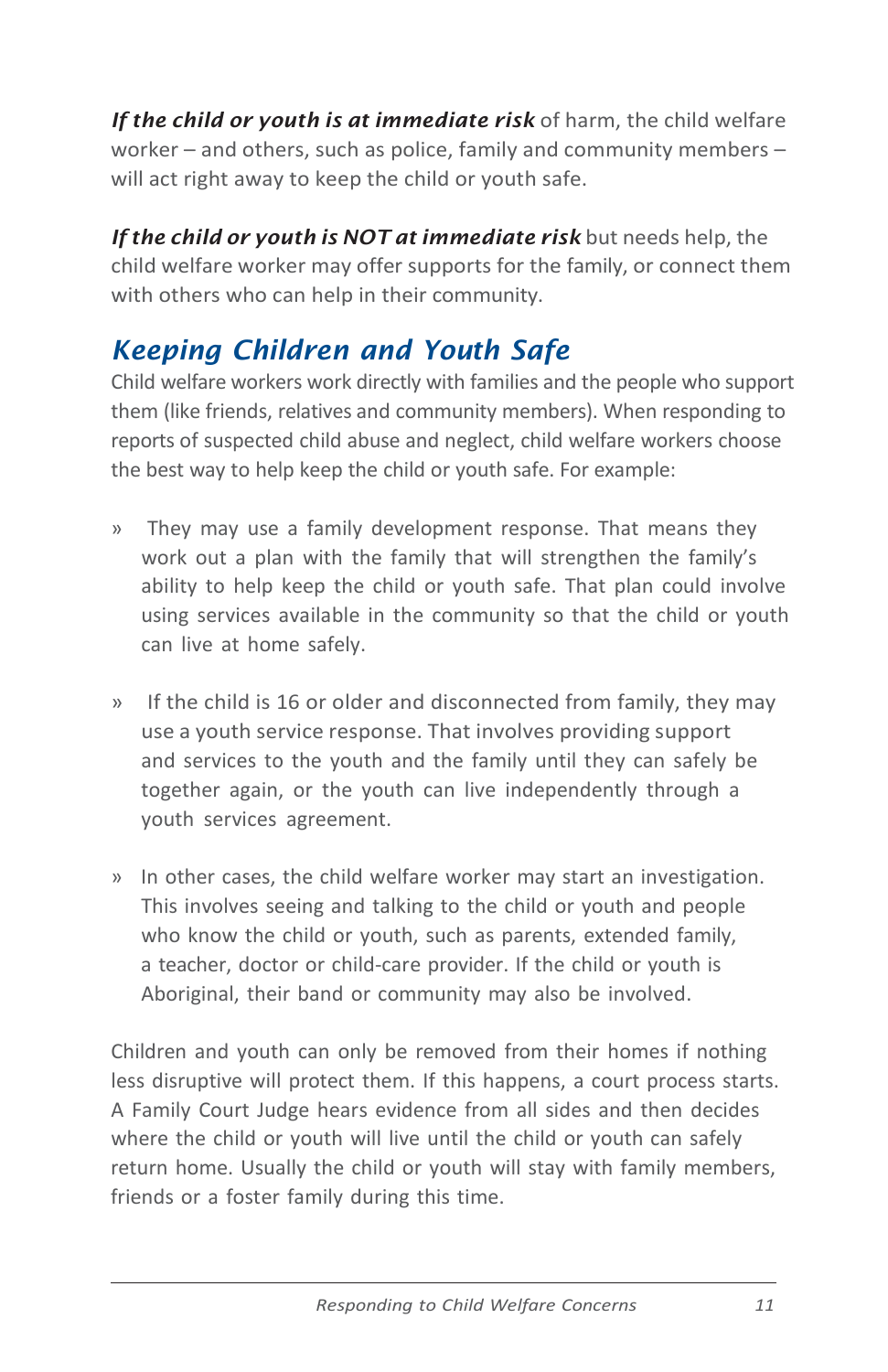Planning and decision making processes such as family group conferences, mediation or traditional ways of bringing families and communities together can be used to make plans to keep children and youth safe without having to go to court.

# HOW CANWE HELP PREVENT CHILD ABUSEANDNEGLECT?

As parents, family and community members, we are all responsible for making sure children and youth are safe and well-cared for. Here are some simple things that everyone can do.

#### *Parents:*

- » Know your limits. Parenting is hard work. Everyone gets stressed now and then – and everyone needs a break sometimes. Arrange for someone you trust to care for your child and go for a walk.
- » If you need help, ask for it. If family and friends are not available, ask someone you trust like your family doctor. Or call a child welfare worker. *Phone 1 800 663-9122 at any time of the day or night.*
- » Learn about positive parenting and healthy ways to discipline your children and youth. There are many Internet sites with lots of information for parents including the Ministry of Children and Family Development site: *[www2.gov.bc.ca/gov/content/safety/public](http://www2.gov.bc.ca/gov/content/safety/public-safety/protecting-children)[safety/protecting-children](http://www2.gov.bc.ca/gov/content/safety/public-safety/protecting-children)*

### *Family and friends:*

- » Offer to baby-sit, or be there to support a parent who needs help.
- » Take a stressed parent out for coffee or a walk to talk about what is going on.
- » Learn about supports in your community and share the information with a parent who is struggling. Let them know it is okay to ask for help, and that there are others who can lend a hand.

### *Everyone:*

» Know the warning signs of child abuse and neglect. If you think a child or youth may be harmed, call a child welfare worker. *Phone 1 800 663-9122 at any time of the day or night.If you are a child or youth and would like to talk to someone call the Helpline for children at 310-1234. The Helpline call is free. You don't need an area code and you do not have to give your name.*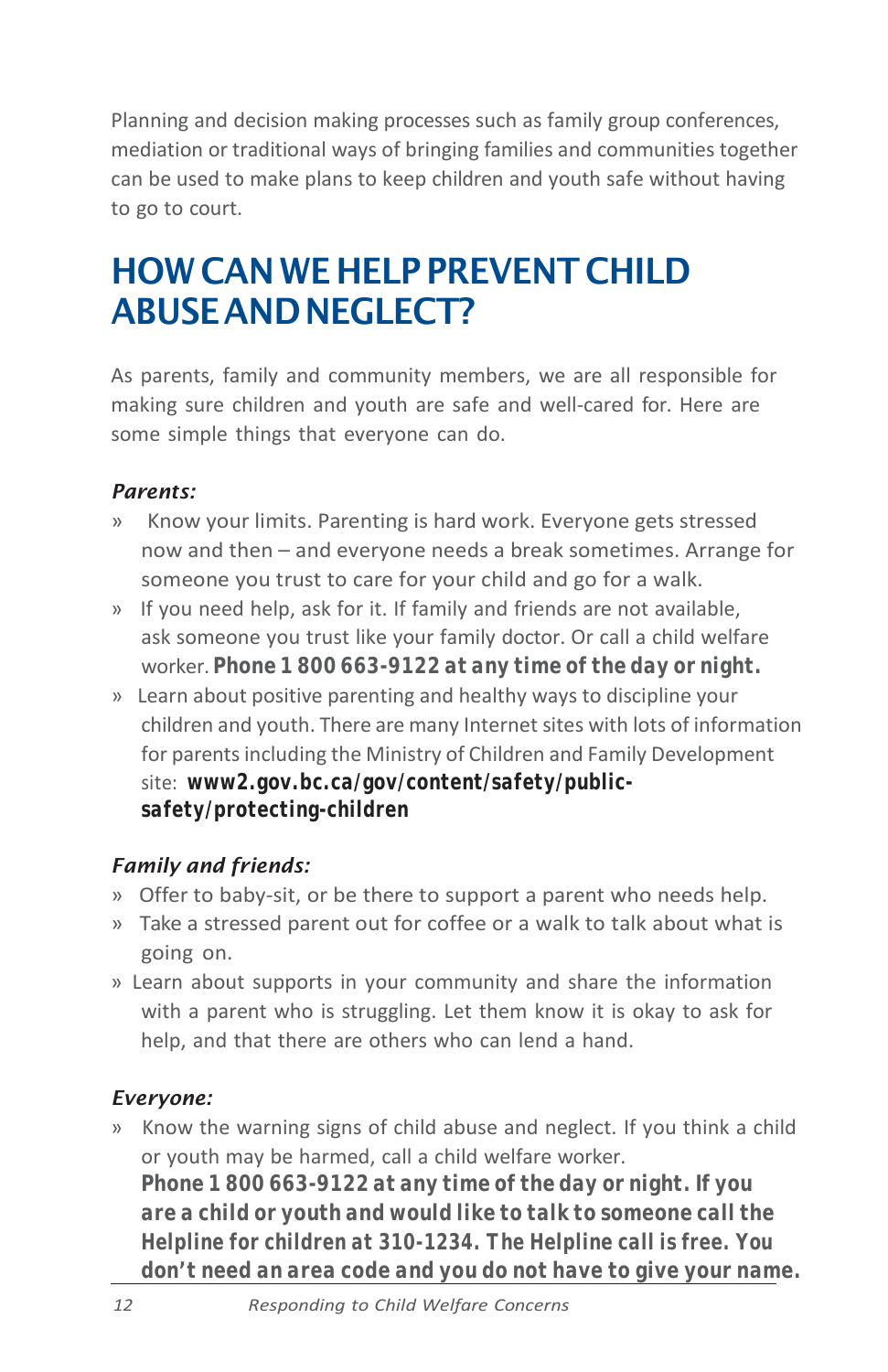» Know that the duty to report applies to concerns for youth under the age of 19.

#### *Never:*

- *» Shake a baby or young child – it can cause brain damage, blindness or death;*
- *» Discipline a child or youth when your anger is out of control; or*
- *» Leave a young child alone, even for a short time.*

# <span id="page-14-0"></span>IFYOUNEEDHELP

Call a child welfare worker 1 800 663-9122 or the Helpline for Children at 310-1234. The Helpline call is free. You do not need an area code. And you can call any time of day or night.

## <span id="page-14-1"></span>*On The Other End of The Phone*

When you call the Helpline, you will reach a child welfare worker who is ready to listen, help and take action. These workers care about what is going on, and it is their job to help children, youth and families who are having problems.

# *Anyone Can Call The Helpline at 310-1234*

*Children and youth* – Children and youth who are being abused or neglected, or just need to talk to someone, can call for help.

*Parents* – Parents who are hurting their children/youth or worried they might hurt them can call for help and learn about community supports.

*Relatives, friends and community members* – Anyone who thinks a child or youth is, or may be, abused or neglected has a legal duty to report their concern to a child welfare worker.

# <span id="page-14-2"></span>*How to Contact a Child Welfare Worker*

In any community in B.C. at any time of the day or night. Phone 1 800 663-9122

#### *TelephoneDevicefortheDeaf(TDD)*

Call toll-free 1 866 660-0505, province-wide and 24 hours a day.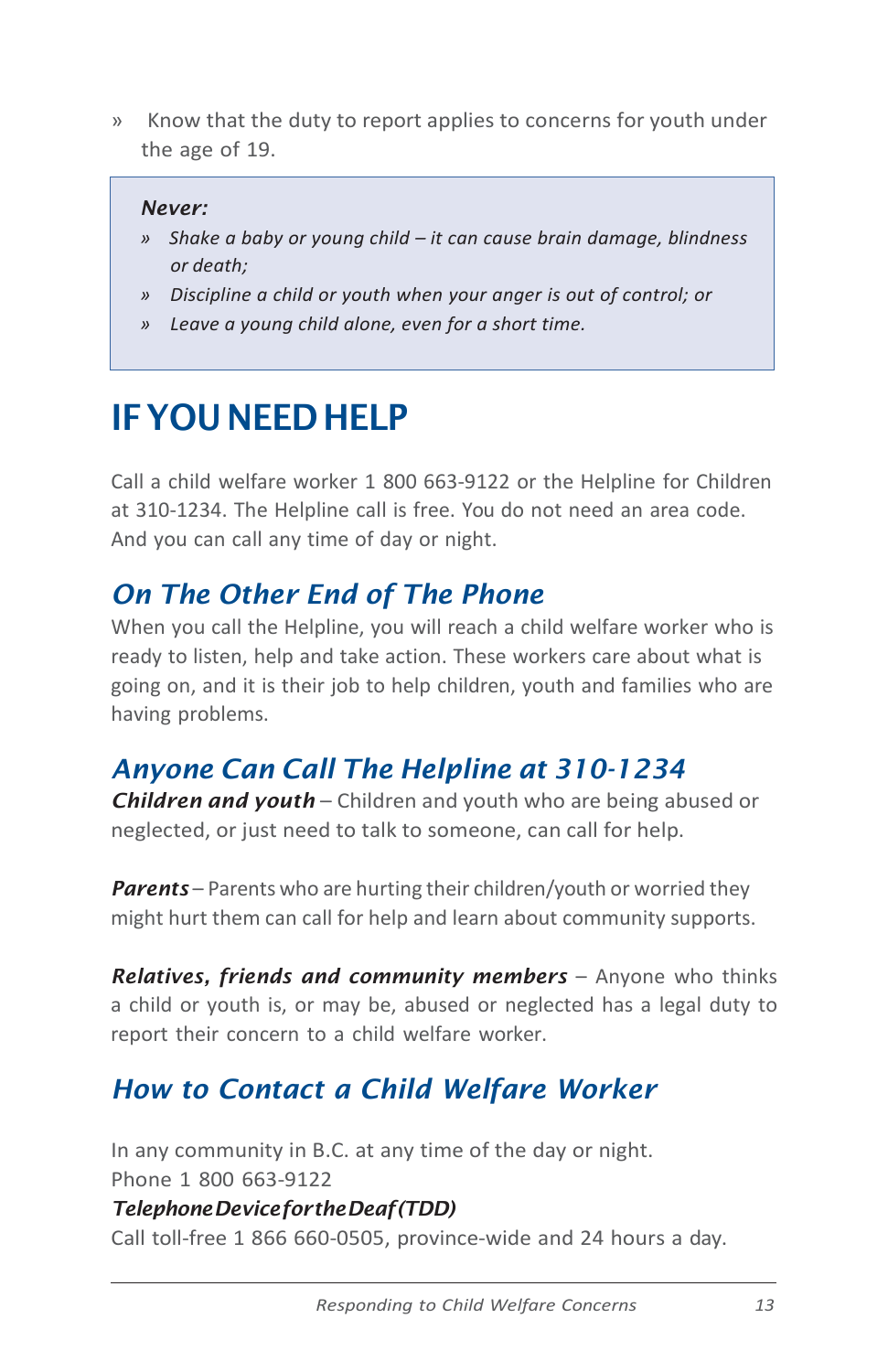# <span id="page-15-0"></span>WHERE TO GET HELP

### *Parent Support Services of BC*

Parent Support Services of BC is a non-profit, volunteer-based society whose mandate is preventing child abuse and promoting healthy parent-child relationships by supporting parents, families and communities. *[www.parentsupportbc.ca](http://www.parentsupportbc.ca/)* Phone: 1 800 665-6880

### *BC Council for Families*

The BC Council for Families is a non-profit, non-governmental organization that supports families by providing resources, education and training to strengthen family relationships. *[www.bccf.c](http://www.bccf.ca/)a* Vancouver: 604 678-8884

### *VictimLINK BC*

VictimLINK BC provides help for anyone who has been a victim of crime. You can call from anywhere in the province at any time of the day or night, toll free. The call is kept confidential and you can remain anonymous. There are people who can talk to you in the language you speak best. The service is also TTY accessible: *[www2.gov.bc.ca/gov/content/justice/criminal-](http://www2.gov.bc.ca/gov/content/justice/criminal-justice/victims-of-crime/victimlinkbc)*

### *[justice/victims-of-crime/victimlinkbc](http://www2.gov.bc.ca/gov/content/justice/criminal-justice/victims-of-crime/victimlinkbc)*

Phone: 1 800 563-0808 toll free or 604-875-0885 *(to call collect, dial the Telus Relay Service at 711)*

### *Representative for Children and Youth*

Responsibilities of the Representative include advocating and supporting children and youth, protecting their rights, and making the child protection system more responsive, particularly for those who are most vulnerable. *[www.rcybc.ca](http://www.rcybc.ca/)* Phone: 1 800 476-3933 *(Confidential, for all of B.C.)*

### *Complaint Resolution Process for the Ministry of Children and Family Development*

If you don't agree with a decision or action of the ministry, you can make a complaint to the Ministry of Children and Family Development. For more information about the complaint resolution process, click on: *[www2.gov.bc.ca/gov/content/employment](http://www2.gov.bc.ca/gov/content/employment-business/employment-standards-advice/employment-standards/complaint-process)[business/employment-standards-advice/employment-](http://www2.gov.bc.ca/gov/content/employment-business/employment-standards-advice/employment-standards/complaint-process)*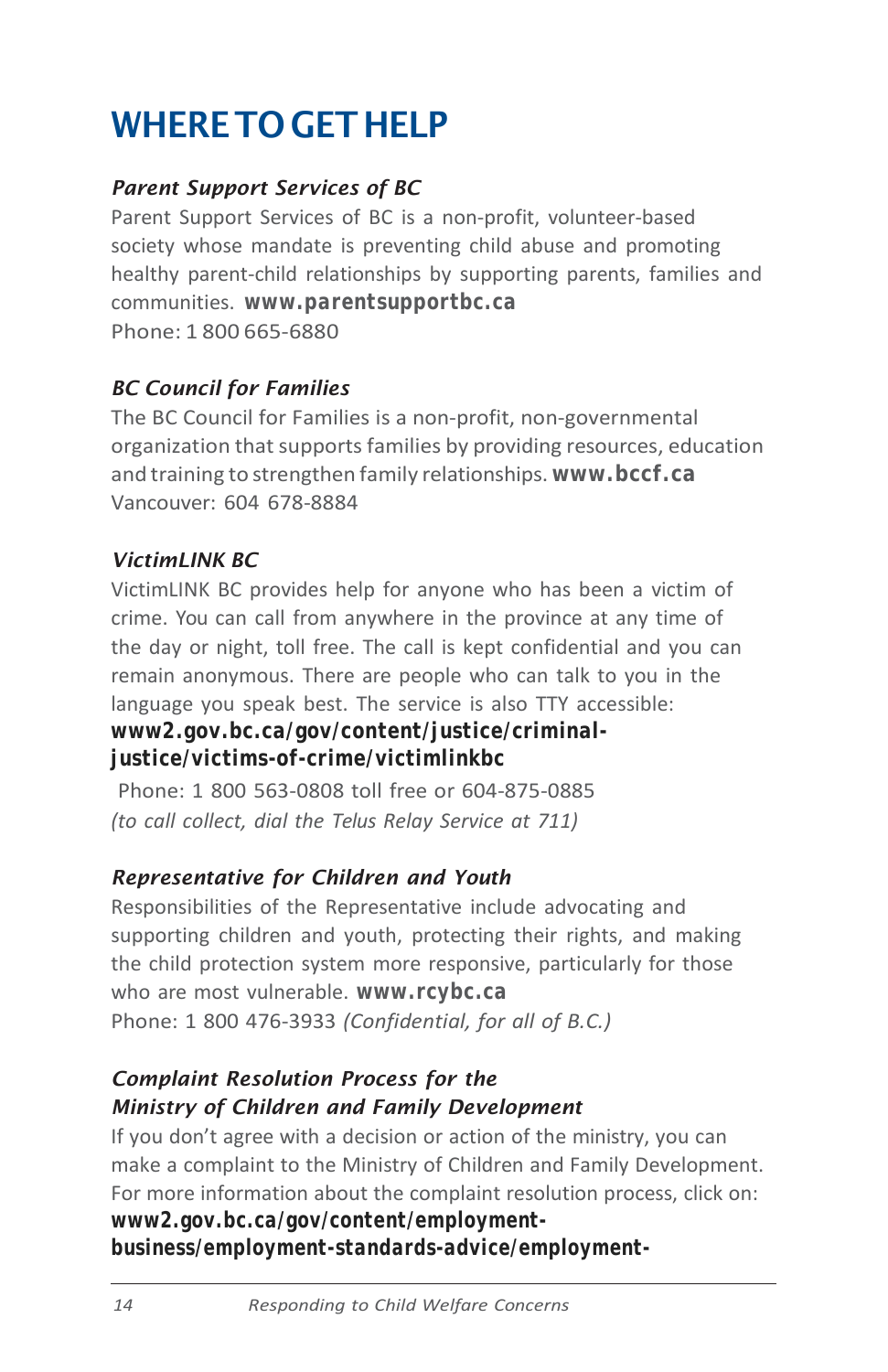### *[standards/complaint-process](http://www2.gov.bc.ca/gov/content/employment-business/employment-standards-advice/employment-standards/complaint-process)*

or call your nearest Ministry of Children and Family Development office and ask for the person responsible for responding to complaints.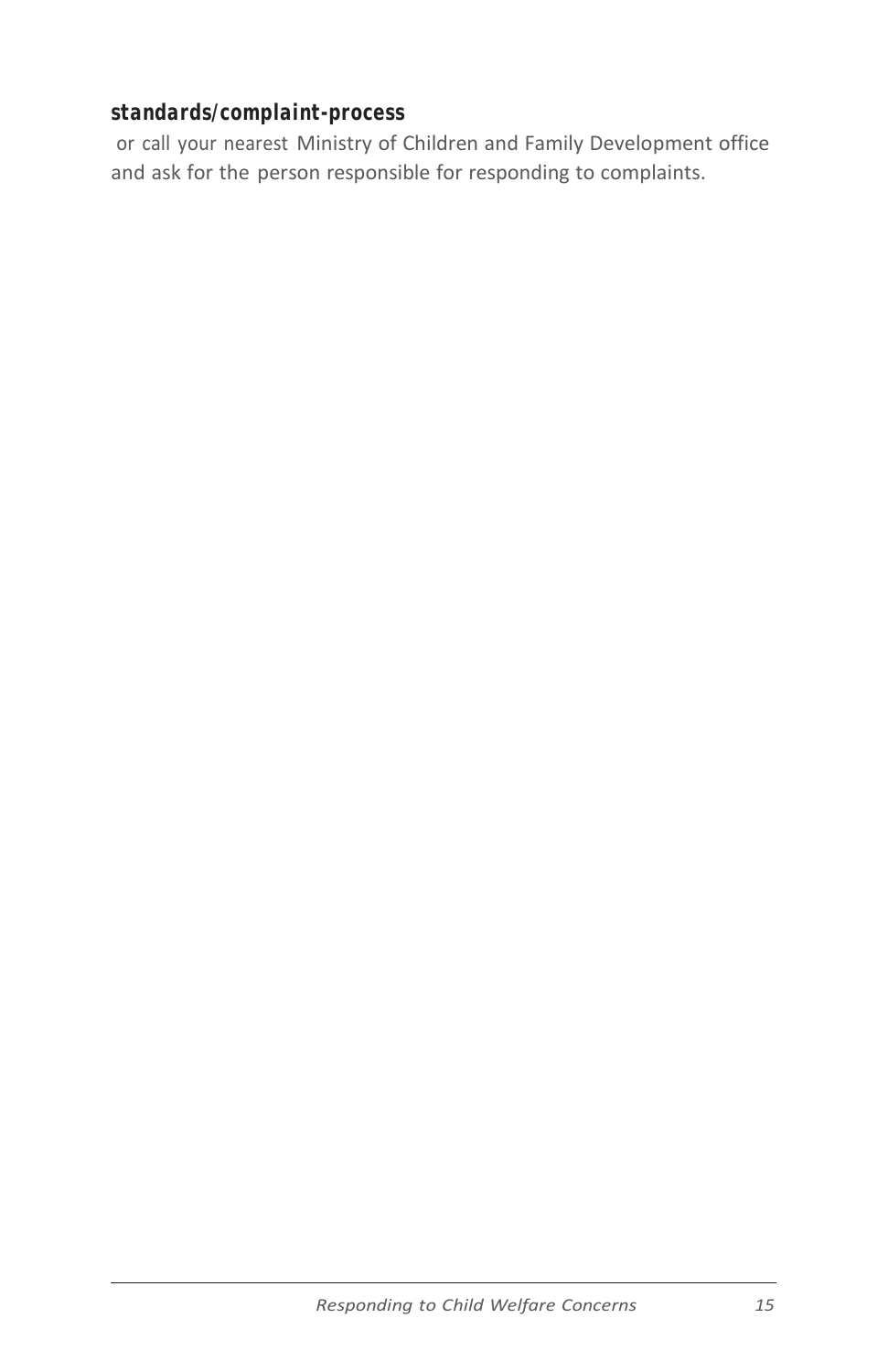### *Complaint Resolution Processes for the Delegated Aboriginal Child and Family Services Agencies*

Each delegated agency has its own complaint resolution process. Contact the agency for more information. Contact information for delegated Aboriginal child and family service agencies can be found in the white pages, or online at:

### *https://www2.gov.bc.ca/assets/ [download/36BF9B57E34D428EAADC098A5EDAD19E](http://www2.gov.bc.ca/assets/gov/family-and-social-supports/services-supports-for-parents-with-young-children/reporting-monitoring/04-accountability/04-5-deletated-child-family-service-agencies/agency-list.pdf)*

#### *[Ombudsperson](http://www2.gov.bc.ca/assets/gov/family-and-social-supports/services-supports-for-parents-with-young-children/reporting-monitoring/04-accountability/04-5-deletated-child-family-service-agencies/agency-list.pdf)*

The Ombudsperson receives questions and complaints about the services provided by public agencies. The Ombudsperson can conduct investigations to determine if a public agency is being fair to the people it serves. *www.bcombudsperson.ca* Phone: 1 800 567-3247 *(all of B.C.)*

#### *Public Guardian and Trustee of British Columbia*

The Public Guardian and Trustee protects the legal and financial interests of minors and acts in the roles of Trustee, Guardian of Estate and Litigation Guardian. *www.trustee.bc.ca* Phone: 1 604 660-4444

*If you think a child or youth under the age of 19 is being abused or neglected, you have the legal duty to report your concern to a child welfare worker. Phone1 800 663 9122 at any time of the day or night.*

*If the child or youth is in immediate danger, call 9-1-1 or your local police.*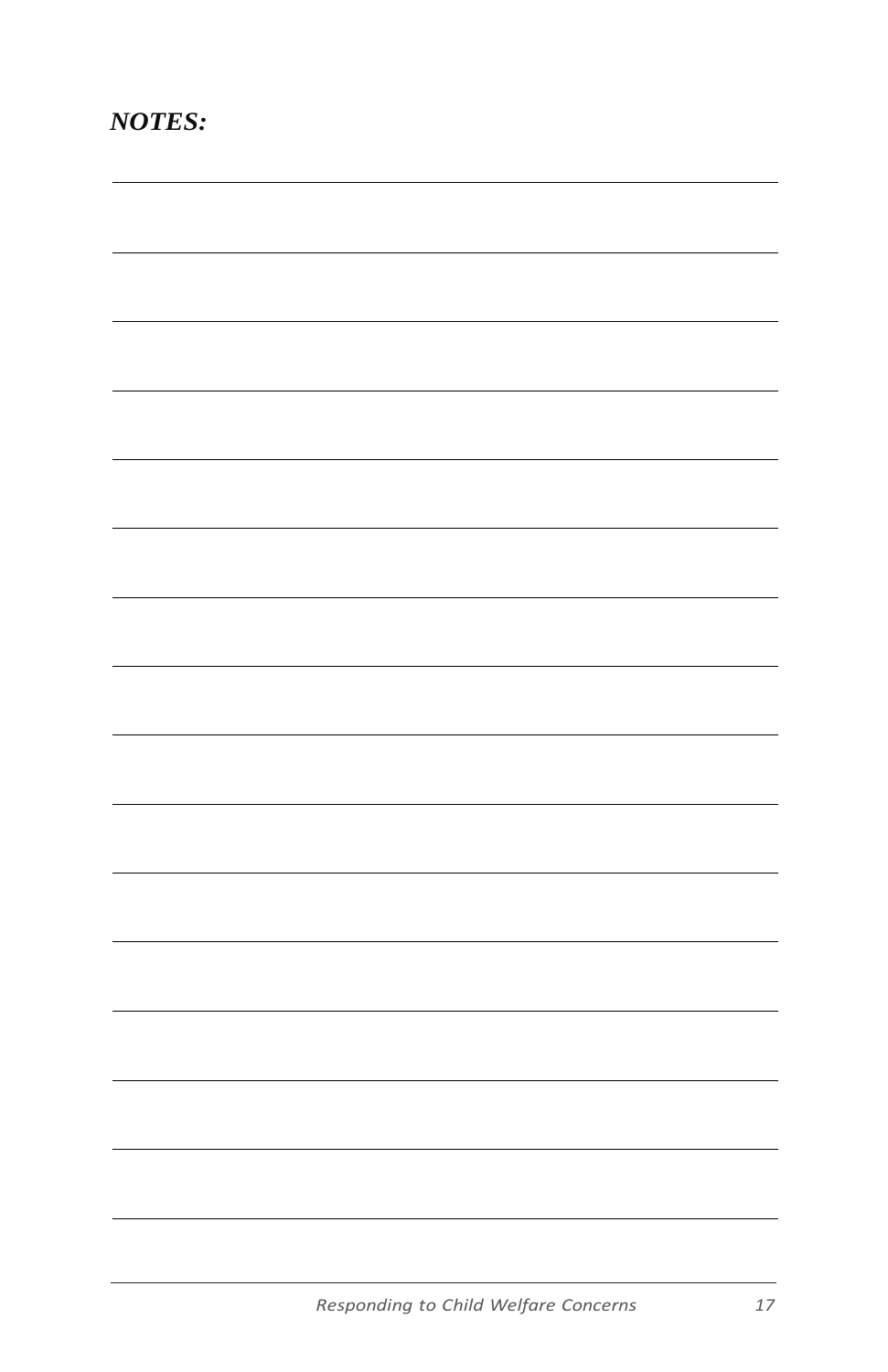*If you think a child or youth under the age of 19 is being abused or neglected, you have the legal duty to report your concern to a child welfare worker. Phone 1 800 663 9122 at any time of the day or night.*

*If the child or youth is in immediate danger, call 9-1-1 or your local police.*